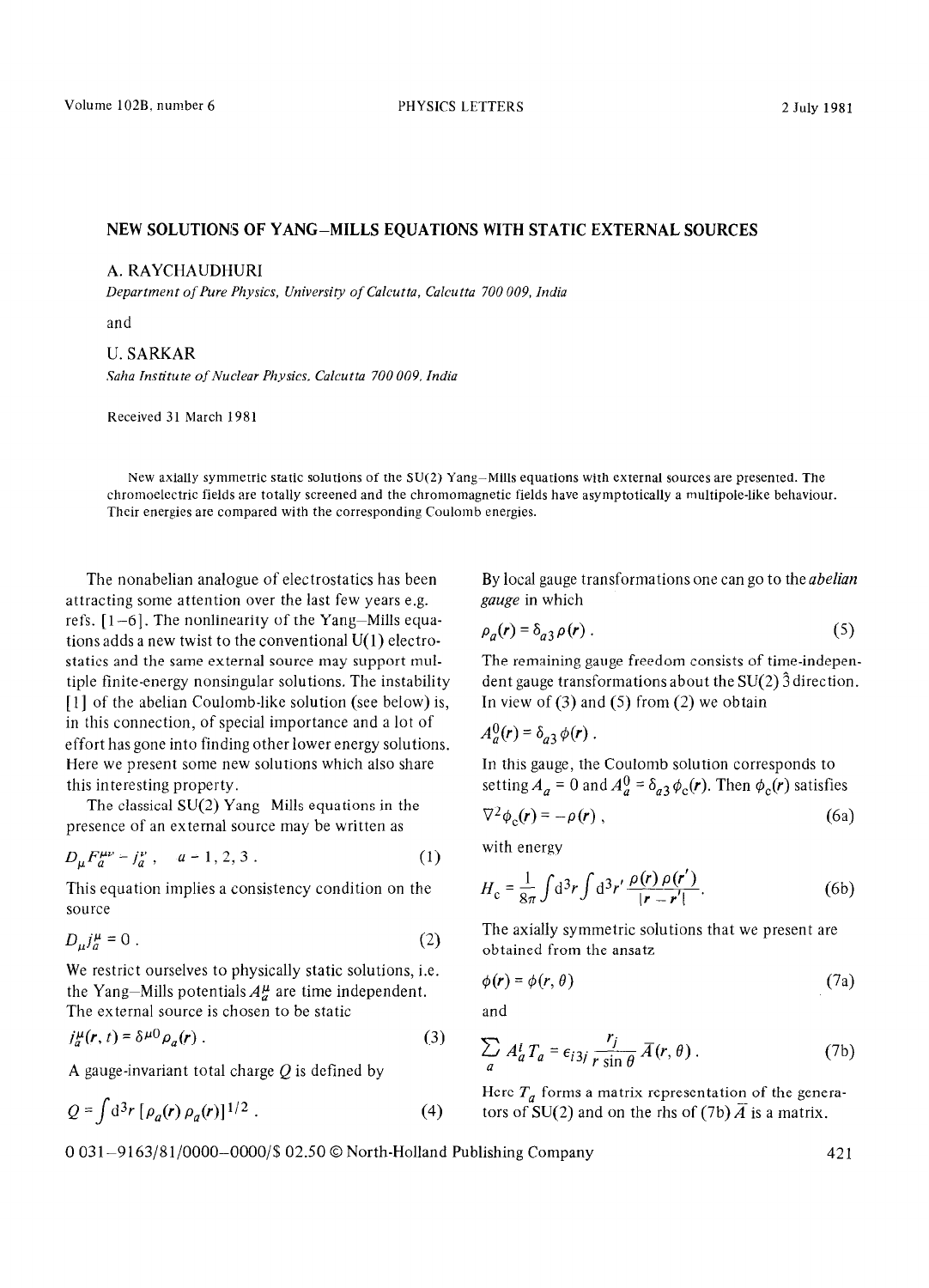Volume 102B, number 6 PHYSICS LETTERS 2 July 1981

This is the form of the ansatz employed by Sikivic and Weiss to obtain the magnetic dipole solutions [2]. The class of solutions we present here includes this solution as a special case. As already shown by Sikivie and Weiss [2] the ansatz (7b) when substituted into the equations of motion imply  $A_3 = 0$ . Furthermore, since  $A_1$  and  $A_2$  are parallel we can exploit our remaining gauge freedom to set  $A_2 = 0$ . Then (7b) reduces to

$$
A_1^i = \epsilon_{i3j}(r_j/r \sin \theta) A(r, \theta) , A_2 = 0 , A_3 = 0, (7c)
$$

where A is now an ordinary function and not a matrix.

At this stage, it is interesting to recall that if  $A_a$  can be written in the factorised form

$$
A_a(r) = \eta_a(r) e(r) , \qquad (8)
$$

then such a non-coulombic solution always carries less energy than the corresponding Coulomb solution [6]. Since (7c) can be written in the form of (8) with  $\eta_a$  $= \delta_{a1}$ , all the solutions that we find have this interesting energy behaviour.

In terms of A and  $\phi$  the Yang-Mills equations (1) become (the gauge coupling constant is scaled to unity)

$$
-\nabla^2\phi + A^2\phi = \rho \tag{9a}
$$

$$
\nabla^2 A - (r^2 \sin^2 \theta)^{-1} A + \phi^2 A = 0.
$$
 (9b)

The technique we employ to find solutions is the same as that used by Sikivie and Weiss [2] for the magnetic dipole solution. One makes a suitable starting guess for *A* and then from (9b) calculates the corresponding  $\phi$ . Then eq. (9a) is used to calculate the charge distribution *p.* We look for solutions in which *p goes* to zero exponentially fast as *r* tends to infinity. From (9a) and (9b) we find that this requires *A* to approach a solution of the equation

$$
\nabla^2 A - (r^2 \sin^2 \theta)^{-1} A = 0,
$$

exponentially fast for large *r.* We present two classes of solutions obtained by this method. The members of each class are parametrised by the integers  $n$ .

The solutions of the first class are

$$
A = (c/a)[P_n^1(\cos\theta)/x^{n+1}] f(y), \qquad (10a)
$$

where  $P_n^1(\cos\theta)$  is the associated Legendre function and

$$
\phi = [(2n+1)/a] x^{2n} \exp(-y/2) [f(y)]^{-1/2}, \quad (10b)
$$
  
with

422

$$
x = r/a, \ \ y = x^{2n+1}, \ \ f(y) = 1 - \exp(-y). \ \ (11, 12)
$$

 $A_1^l = \epsilon_{i3j}(r_j/r \sin \theta) A(r, \theta)$ ,  $A_2 = 0$ ,  $A_3 = 0$ ,  $(7c)$  is the Coulomb solution. We will see that for a fixed value Here *a* is a parameter with the dimension of length which sets the scale for the problem. For a fixed value of *n* the dimensionless parameter *c* can be continuously varied to change the shape of the charge distribution *p*  as well as the total charge  $Q$  (see below).  $c = 0$  corresponds to the Coulomb solution so that there are nonabelian solutions within this ansatz arbitrarily close to of  $n$  there is always a critical total charge such that the solution does not exist below that charge. This minimal charge corresponds to the bifurcation point,  $c = 0$ . All these remarks are also valid for the second-class solutions.

> The external charge density,  $\rho$ , corresponding to eq. (10) can be written in the form

$$
\rho = a^{-3}h(y) + (c^2/a^3) k(y) [P_n^1(\cos \theta)]^2 , \qquad (13)
$$

with

$$
h(y) = -(2n+1)^2 x^{2n-2} \exp(-y/2)[f(y)]^{-5/2}
$$
  
 
$$
\times \{2n[f(y)]^2 - (3n+1) y f(y) -\frac{1}{2}(2n+1) y^2 f(y) + \frac{3}{4}(2n+1) y^2\}
$$
 (14)

and

 $\mathbf{r}$ i

$$
k(y) = (2n + 1)x^{-2} \exp(-y/2)[f(y)]^{3/2} .
$$
 (15)

The nonvanishing colour electric fields can be easily calculated from the definition  $E_a^i = F_a^{i0}$  and are found to be

$$
E_1^i = 0,
$$
  
\n
$$
E_2^i = [c(2n + 1)/a^2] \epsilon_{i3j}(x_j/x \sin \theta)
$$
  
\n
$$
\times P_n^1(\cos \theta) x^{n-1} \exp(-y/2) [f(y)]^{1/2},
$$
  
\n
$$
E_3^i = [(2n + 1)/2a^2] (x_i/x) x^{2n-1} \exp(-y/2)
$$
  
\n
$$
\times \{ (2n + 1) y [f(y)]^{-3/2} - 4n[f(y)]^{-1/2} \}.
$$

The electric fields are seen to be nonsingular and totally screened. The nonvanishing colour magnetic field is in the 1 direction in group space and asymptotically becomes

$$
B_1 \longrightarrow_{r \geq a} (cn/a^2 x^{n+2})
$$
  
 
$$
\times [\hat{r}(n+1) P_n(\cos \theta) - \hat{\Theta} P_n^1(\cos \theta)],
$$
 (16)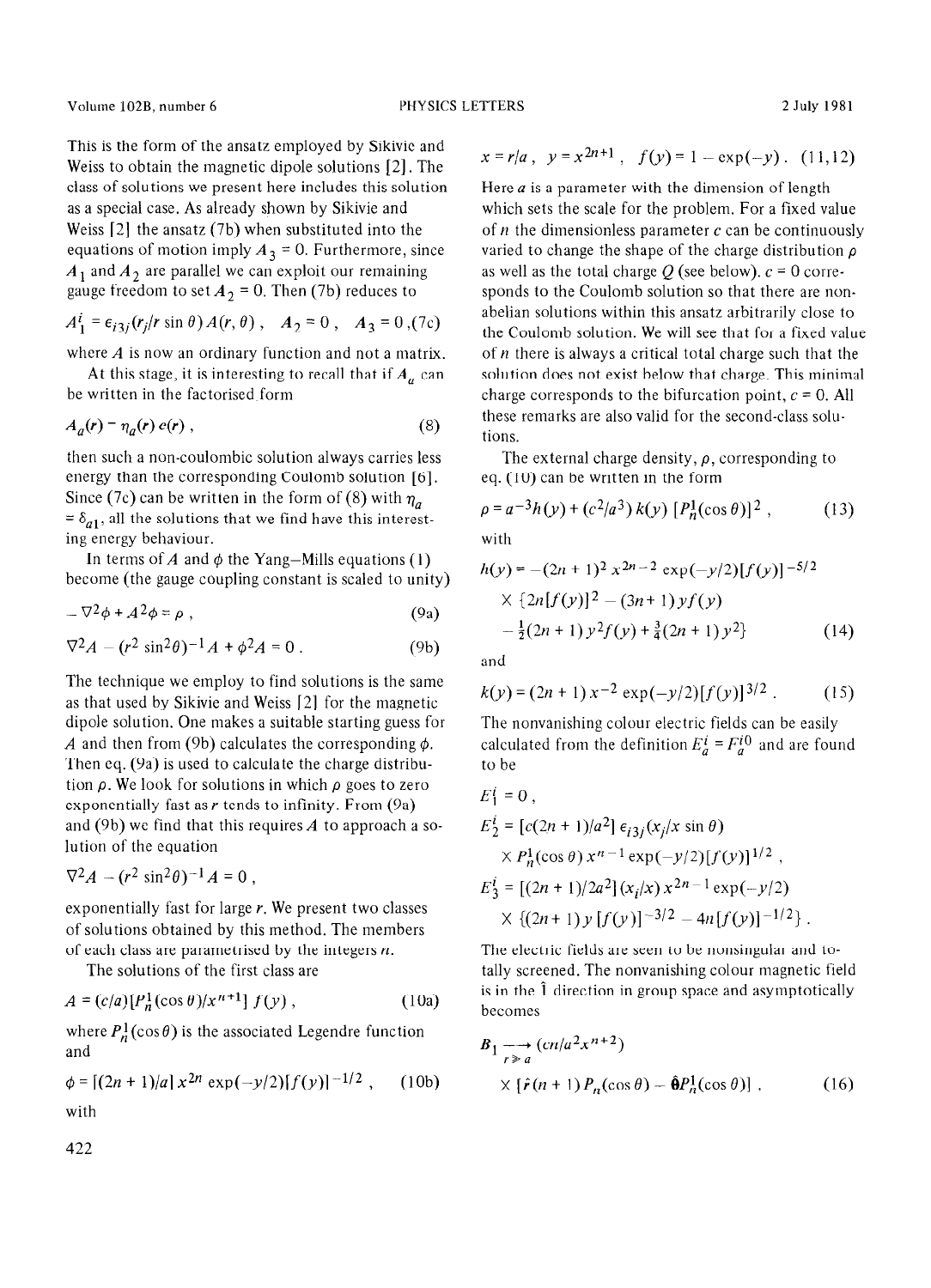Volume 102B, number 6 **PHYSICS LETTERS** 2 July 1981

the field due to a  $(n, 0)$  magnetic multipole. with

The energy carried by this solution can be obtained from the general formula

$$
H_{\text{na}} = \frac{1}{2} \sum_{a} \int d^3 r (|E_a|^2 + |B_a|^2) = W_1 + W_2 , \qquad (17)
$$

where

$$
W_1 = \frac{1}{2} \int d^3 r \, |\nabla \phi|^2 \,, \quad W_2 = \frac{1}{2} \int d^3 r \, 2\phi^2 A^2 \,. \tag{18,19}
$$

We do not write down the explicit expressions for  $W_1$ and  $W_2$  as they are not very illuminating. The integral  $W_1$  can be expressed in terms of the Riemann zetafunctions and the final results are

$$
W_1 = \pi n/2a \Gamma(2n/(2n+1))
$$
  
 
$$
\times [(6n+2)(4n+1) \zeta((6n+2)/(2n+1))
$$
  
 
$$
- 2(4n^2 + n - 1) \zeta((4n+1)/(2n+1))], \qquad (20)
$$

and

$$
W_2 = (2\pi/a) c^2 (n+1)!/(n-1)! \ . \tag{21}
$$

It is interesting to compare explicitly the energy of this nonabelian solution with that of the Coulomb solution corresponding to the charge distribution (13). For this purpose it is helpful to use the expansion

$$
[P'_n(\cos \theta)]^2 = \sum_{m=0}^n a_{2m}^n P_{2m}(\cos \theta), \qquad (22)
$$

where

$$
a_m^n = \frac{(n+1)!}{(n-1)!} \frac{2m+1}{2n+1} C^m(n1, n1) ,
$$
 (23)

and

$$
C^{m}(n1, n1) = \frac{2n+1}{2} \frac{(n-1)!}{(n+1)!} \int_{-1}^{+1} d(\cos \theta)
$$
  
×  $P_{m}^{0}(\cos \theta)[P'_{n}(\cos \theta)]^{2}$ . (24)

Some values of the  $C^m(n1, n1)$  are available in the literature [7].

Using (6b), (13) and (22) we can perform the angular integrals and write

$$
H_c = V_1 + V_2 + V_3 \t\t(25)
$$

$$
V_1 = \frac{4\pi}{a} \frac{1}{(2n+1)^2} \int_0^{\infty} dy' \int_0^y dy' y^{-(2n-1)/(2n+1)}
$$
  
 
$$
\times y'^{-(2n-2)/(2n+1)} h(y) h(y'), \qquad (26)
$$

$$
V_2 = \frac{2\pi c^2}{a(2n+1)^2} a_0^n \int_0^{\infty} dy \int_0^y dy' y^{-(2n-1)/(2n+1)}
$$
  
 
$$
\times y'^{-(2n-2)/(2n+1)} [h(y) k(y') + h(y') k(y)] , (27)
$$

and

$$
V_3 = \frac{4\pi c^4}{a} \frac{1}{(2n+1)^2} \int_0^{\infty} dy \int_0^y dy' \sum_{m=0}^n (a_{2m}^n)^2 \frac{1}{(4m+1)^2}
$$
  
 
$$
\times y^{-(2n+2m-1)/(2n+1)} y'^{-(2n-2m-2)/(2n+1)}
$$
  
 
$$
\times k(y) k(y'), \qquad (28)
$$

 $(14)$  and  $(15)$  have to be substituted into eqs.  $(26)$ , (27) and (28) to evaluate  $H_c$ . Actually some labour is saved because it can be shown in general [8] :

$$
W_1 = V_1, \quad W_2 = V_2. \tag{29}
$$

Thus only  $V_3$  needs to be calculated. We have performed these integrations numerically for different values of  $c$ . The results for  $n = 1$ , 2 and 3 are plotted in fig. 1 as a function of the gauge-invariant charge  $Q$  [see eq. (4)]. For a discussion see below. The solutions of the second class correspond to

$$
A = (c/a)[P_n^1(\cos \theta)/x^{n+1}] \tanh y , \qquad (30a)
$$

$$
\phi = [\sqrt{2}(2n+1)/a] x^{2n} \text{ sech } y , \qquad (30b)
$$

where x and y are defined in (11) and (12). The  $n = 1$ case is the Sikivie-Weiss magnetic dipole solution [2]. The source corresponding to this solution can be obtained using eq. (9a) and written in the form of eq. (13) with

$$
h(y) = -(2n + 1)^2 \sqrt{2} \operatorname{sech}^3 y y^{-3/(2n+1)}
$$
  
× {2[ny cosh<sup>2</sup>y – (3n + 1) y<sup>2</sup> sinh y cosh y]  
+ (2n + 1) y<sup>3</sup>(sinh<sup>2</sup>y – 1)}, (31)

and

$$
k(y) = \sqrt{2}(2n+1) y^{-2/(2n+1)} \tanh^2 y \text{ sech } y \,. \tag{32}
$$

The colour electric fields are again totally screened.

423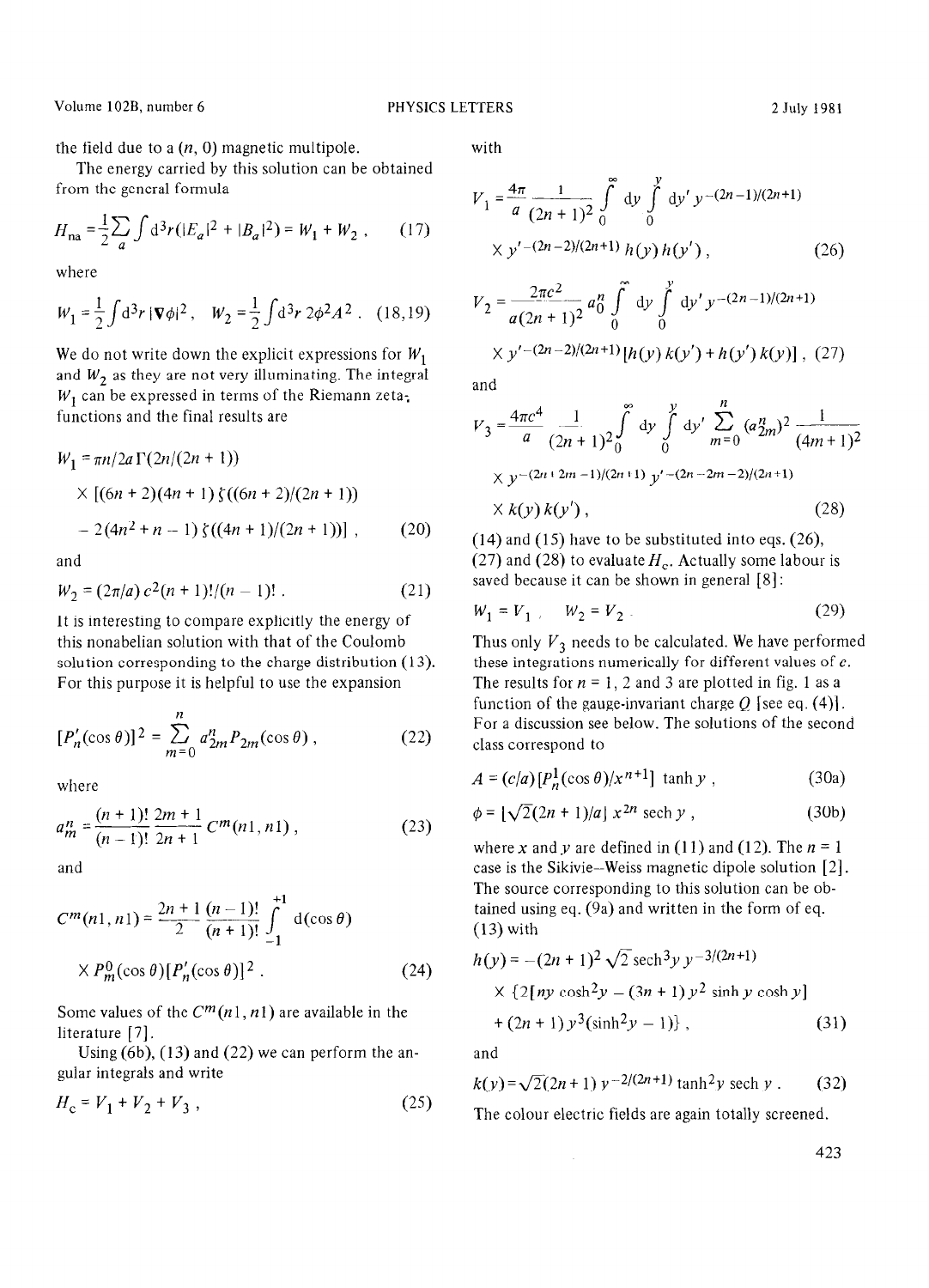

of class one (two) is drawn in a larger scale. Fig. 1. The energy of the Coulomb solutions (solid lines) and the nonabelian solutions (dot-dashed lines for class one and dashed lines for class two) for  $n = 1$ , 2 and 3 are plotted as functions of the gauge invariant charge. In the insets (a), (b) the  $n = 3$  solution

$$
E_1^i = 0,
$$
  
\n
$$
E_2^i = [c\sqrt{2}(2n+1)/a^2] \epsilon_{i3j}(x_j/x \sin \theta)
$$
  
\n
$$
\times P_n^1(\cos \theta) x^{n-1} \tanh y \text{ sech } y,
$$
  
\n
$$
E_3^i = -[\sqrt{2}(2n+1)/a^2] (x_i/x) x^{2n-1}
$$
  
\n
$$
\times \text{ sech } y[2n - (2n + 1) y \tanh y].
$$

Since asymptotically  $(r \ge a)$  (10a) and (30a) tend to the same limit the asymptotic form of the magnetic field is the same as *(16).* 

The energy of this nonabelian solution can again be written in the form (17) with

$$
W_1 = \frac{4\pi(2n+1)}{a} \int_0^{\infty} dy \ y^{2n/(2n+1)} \ \text{sech}^2 y
$$
  
 
$$
\times [4n^2 - 4n(2n+1) y \ \text{tanh } y
$$
  
 
$$
+ (2n+1)^2 y^2 \ \text{tanh}^2 y ]
$$
 (33)

$$
W_2 = (8\pi c^2/3a)(n+1)!(n-1)!\ . \tag{34}
$$

*(33)* has been evaluated numerically for the first few values of  $n$ . The energy of the Coulomb solution can again be written in the form of eqs.  $(25)-(28)$  with  $h(y)$  and  $k(y)$  now given by eqs. (31), (32). The general relation (29) is again valid and only (28) has to be **nu**merically calculated. We have plotted both  $H_c$  and  $H_{na}$ as a function of the gauge invariant charge,  $Q$ , in fig. 1.

As already discussed below eq. (8) it is known that